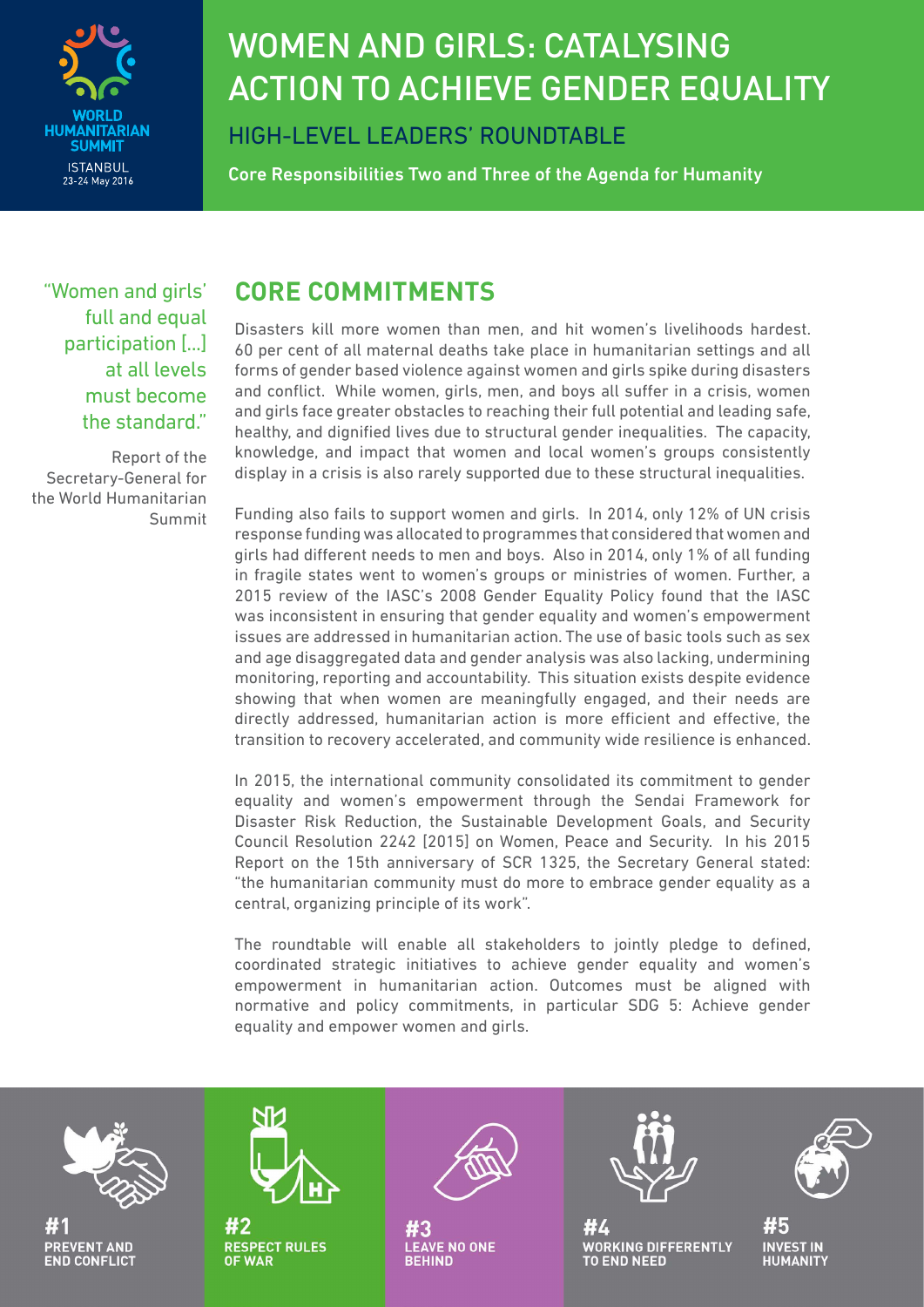**The five proposed core commitments for this roundtable are aligned to all Core Responsibilities outlined in the Secretary General's Agenda for Humanity.**

- **• Commitment 1: Empower Women and Girls as change agents and leaders, including by increasing support for local women's groups to participate meaningfully in humanitarian action.**
- **• Commitment 2: Ensure universal access to sexual and reproductive health and reproductive rights as agreed in accordance with the Programme of Action of the International Conference on Population and Development and the Beijing Platform for Action and the Outcome documents of their review conferences for all women and adolescent girls in crisis settings.**
- **• Commitment 3: Implement a coordinated global approach to prevent and respond to gender-based violence in crisis contexts, including through the Call to Action on Protection from Gender-based Violence in Emergencies.**
- **• Commitment 4: Ensure that humanitarian programming is gender responsive.**
- **• Commitment 5: Fully comply with humanitarian policies, frameworks and legally binding documents related to gender equality, women's empowerment, and women's rights.**

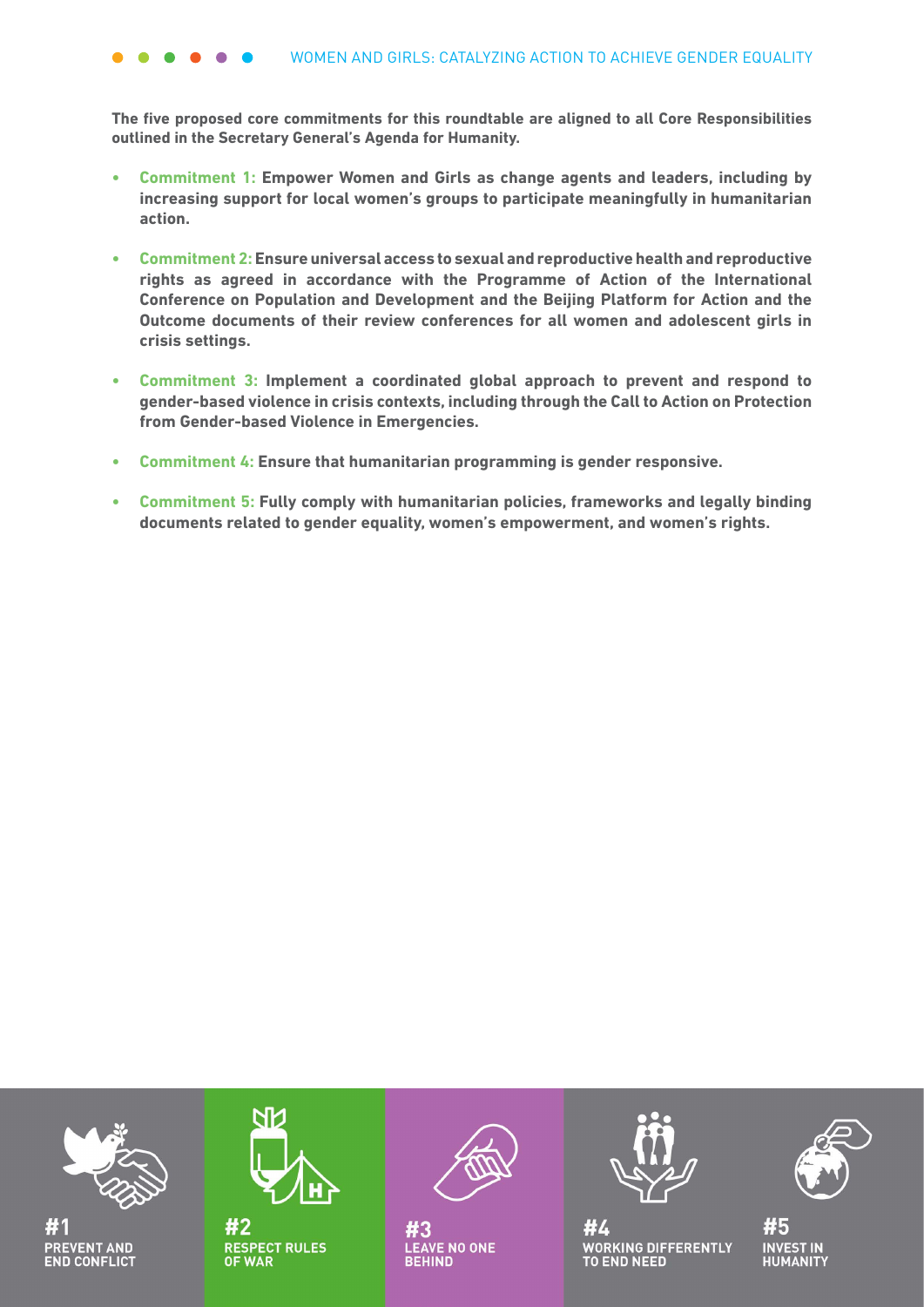WORLD HUMANITARIAN SUMMIT

## **WOMEN AND GIRLS: CATALYSING ACTION TO ACHIEVE GENDER EQUALITY HIGH-LEVEL LEADERS' ROUNDTABLE Sample Commitments**

**Commitment 1: Empower Women and Girls as change agents and leaders, including by increasing support for local women's groups to participate meaningfully in humanitarian action.** 

- [Name of Member State] commits to increasing current levels of funding to women's groups, including organizations of women with disabilities and adolescent girl networks and women's machineries, from current levels of approximately 1% to 4% by 2020 to enable them to engage meaningfully in humanitarian action.
- [Name of Organization] commit to provide increased numbers of women's groups with capacity building and mentoring support to double the current absorption capacity of women groups by 2018.
- [Name of Member State/ Organization] commit to ensuring meaningful participation of women and adolescent girls in all formal and informal decision-making from refugee camp committees to peace processes, reaching parity with men and adolescent boys by 2030.
- [Name of Member State/ Organization] commit to ensuring that women access equally cash assistance programmes, sustainable and dignified livelihoods, vocational and skills training opportunities throughout humanitarian programme cycle by 2020.
- [Name of humanitarian actors who make grants or contracts with local implementing partners] commit that 25% of implementing partners are women's organizations by 2020, and are 30% by 2030.
- [Name of Member State] commits to not supporting any peace processes, including mediations and negotiations, with less than 30% women in formal leadership roles, including in UN support teams, where they can meaningfully participate.
- [Name of Organization] partner with local and national women's groups to provide women's groups with capacity building and mentoring to increase their ability to deliver in humanitarian settings, as well as to receive mentoring from women's groups on how to ensure their programming both meets the needs of women and girls as well as meaningfully involves them in program design, delivery, and monitoring.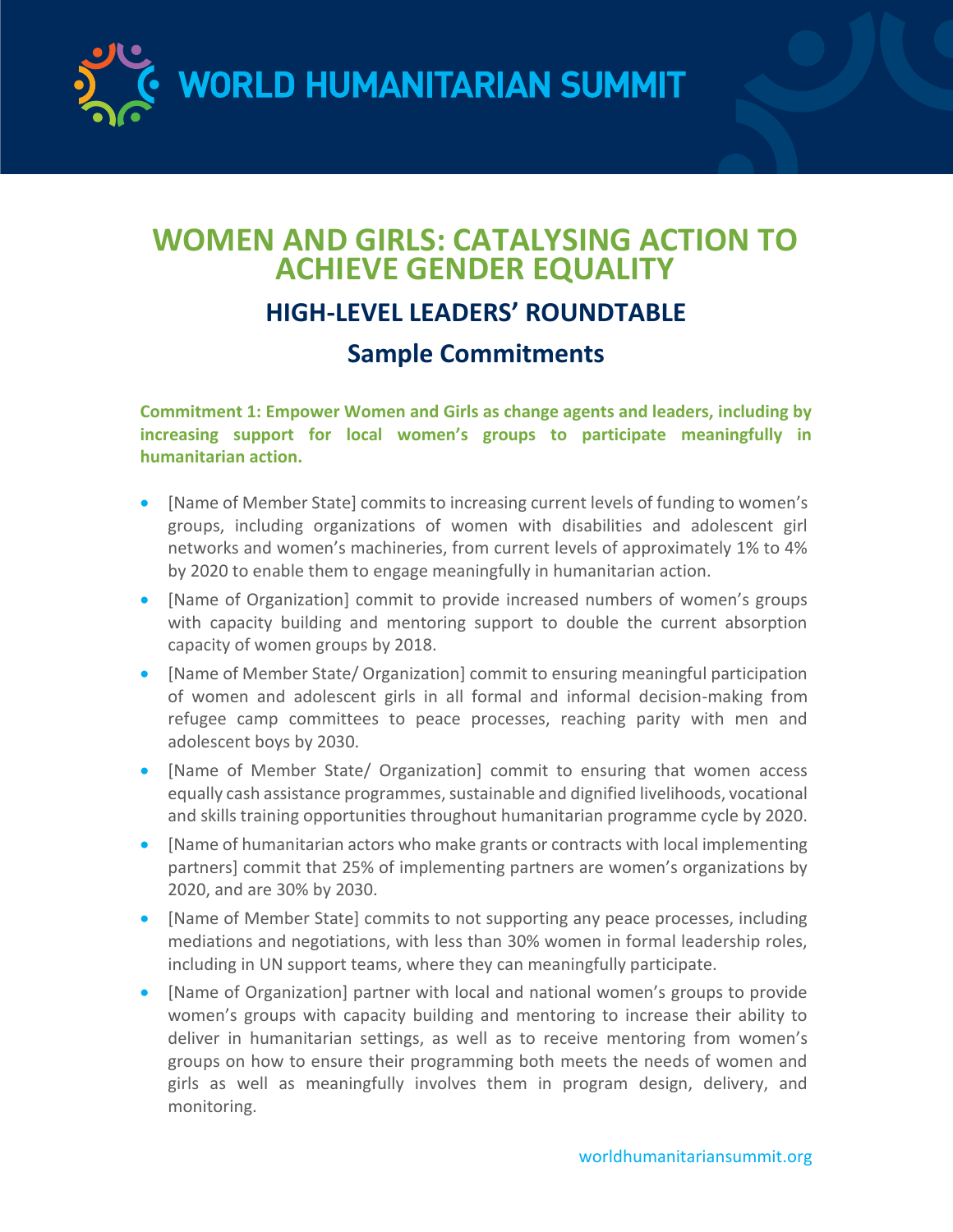### [Name of Organization] ensures that all adolescent girls are linked to essential services and stand-alone programming that addresses their specific protection risks and empowers them to become involved in all community decision making that affects their lives.

**Commitment 2: Ensure universal access to sexual and reproductive health and reproductive rights as agreed in accordance with the Programme of Action of the International Conference on Population and Development and the Beijing Platform for Action and the Outcome documents of their review conferences for all women and adolescent girls in crisis settings.** 

- [Name of Member State/ Organization] commit to joining the Secretary General's Every Woman Every Child Everywhere [EWECE] initiative and corresponding roadmap, by 2017, to work to end all preventable deaths of women and adolescent girls in crisis settings.
- [Name of Member State/ Organization] commit to continue and tailor to crisis settings their support to the implementation of the targets for the 2030 Agenda on maternal, newborn and adolescent health to ensure safe delivery, emergency obstetric, ante natal and post-natal services in crisis settings, improved access to information on sexual and reproductive health and reproductive rights, emergency contraceptive services, voluntary family planning, and basic items for safe delivery and sanitary supplies, necessary medical and psychological services for SGBV survivors as well as improved capacity of health systems and workers with immediate effect.
- [Name of Organization] commit to rolling out the Minimum Initial Services Package [MISP] within 48 hours of an emergency, by 2017.
- [Name of Organization] commit to implementing comprehensive sexual and reproductive health services as soon as possible after an emergency, by 2017
- [Name of Member State/ Organization] Commit to upholding sexual and reproductive health and reproductive rights – guided by inter alia CESCR General Comment 22 including access to essential medicines and services as defined by the World Health Organisation.
- [Name of Member State/ Organization] commit to applying a human rights-based approach in line with the Technical Guidance on the application of a human rightsbased approach to the implementation of policies and programmes to reduce and eliminate preventable maternal mortality and morbidity (A/HRC/21/22) in crisis recovery situations.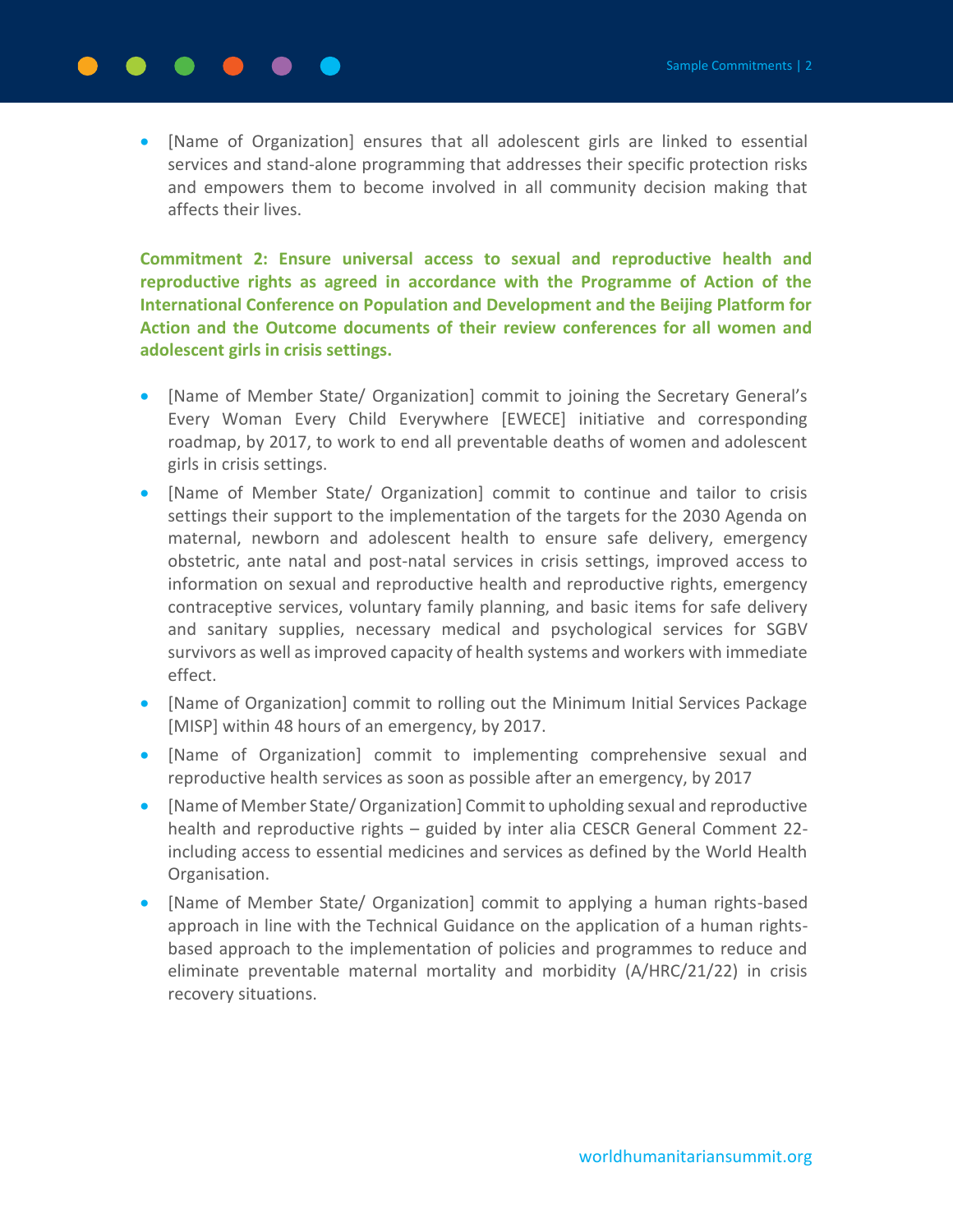**Commitment 3: Implement a coordinated global approach to prevent and respond to gender-based violence in crisis contexts, including through the Call to Action on Protection from Gender-based Violence in Emergencies.** 

- [Name of Member State/ Organization] that has not yet signed on to the Call to Action and its Roadmap, including those from crisis-affected countries] commit to do so by 2017 and make commitments commensurate with their mandates, capacities, and resources.
- [Name of Member State/ Organization] commit to developing and implementing strategies for the engagement of men and boys as part of the solution to prevent and respond to gender-based violence in crisis settings by 2018.
- [Name of Current Call to Action partners] commit to providing capacity building and/or other support to ten civil society and/or Member State partners who wish to sign on to accelerate their ability to do so and turn the Call to Action into a truly global, shared initiative by 2017.
- [Name of Member State/ Organization] commit to undertaking GBV prevention and mitigation interventions throughout all stages of humanitarian action within and across 100% of their areas of operation by 2018.
- [Name of Organization] commit to fully implementing the IASC GBV Guidelines by 2018.
- [Name of Member State party to PSVI] implements commitments made in the United Kingdom led PSVI "Declaration of Commitment to End Sexual Violence in Conflict" and ensure that investigations of SGBV crimes suffice the standards set in the International Protocol on the Documentation and Investigation of Sexual Violence in Conflict, by 2018.
- [Name of Cluster lead agency] commits to ensuring the local/national memberships is composed of at 25% women's groups with immediate effect and by 50% by 2020.

#### **Commitment 4: Ensure that humanitarian programming is gender responsive.**

- [Name of Member State/ Organization] that provides funding support, including through cash grants, subcontracts and other partnership agreements]:
	- o Commit that funding, including pooled funds, is allocated only to funding actions that explicitly include a gender analysis with sex and age disaggregated data by 2018.
	- $\circ$  Commit to apply the IASC, ECHO or other gender and age markers to 100% of their humanitarian funding allocations by 2018.
	- $\circ$  Commit to reach a 15% target for gender equality and women and girls' empowerment programming in humanitarian settings, in line with the peace and security commitment.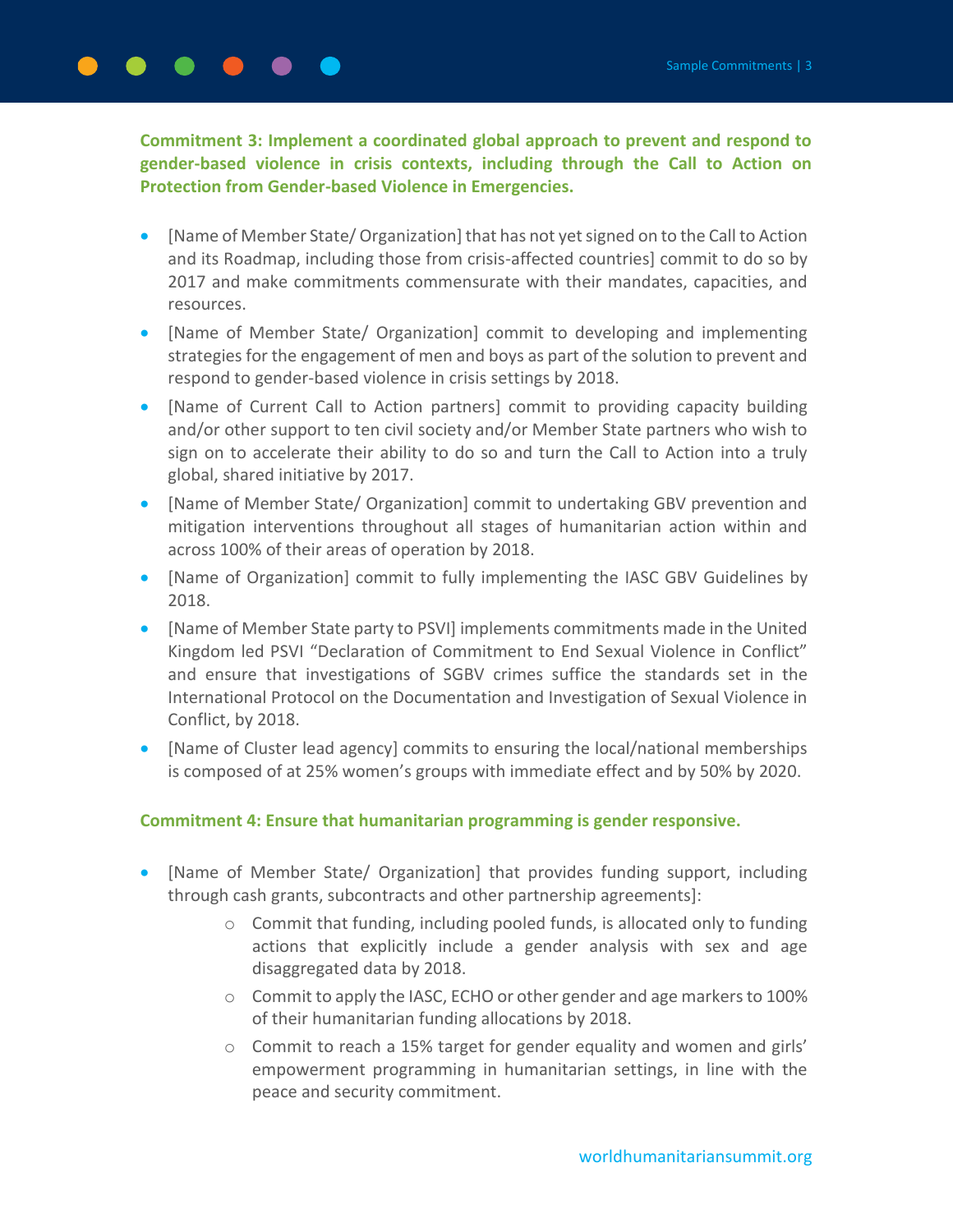- o Commit to ensuring that all humanitarian response plans and programmes include gender responsive financial monitoring tools that can be applied throughout humanitarian programme cycle.
- $\circ$  Commit to increase their support to collective financing mechanisms that enable women's empowerment in humanitarian action by 2018. This could be done through the Global Acceleration Instrument on Women, Peace and Security and Humanitarian Action [GAI] and international, regional, and national women's funds.
- $\circ$  Withdraw financial support from any programs designed for the entire population that cannot demonstrate how they meet women and girls' needs, equally with men and boys, by 2020.
- [Name of Organization] establishes quotas to ensure at least 40% of leadership positions in humanitarian contexts are held by women by 2020.
- [Name of Organization] establishes quotas to ensure that at least 30% of staff at all levels are women by 2020, and 40% of staff at all levels are women by 2025.

#### **Commitment 5: Fully comply with humanitarian policies, frameworks and legally binding documents related to gender equality, women's empowerment, and women's rights.**

- [Name of Organization] commits to comply with existing gender equality norms enshrined in international legal frameworks governing conflicts, including the Geneva Conventions, its Additional Protocols, customary international law as well as international refugee law with immediate effect.
- [Name of Member State] commits to comply with and submit to monitoring to ensure women and girls are equally protected under international humanitarian law [IHL] and receive medical care without adverse distinction as the "wounded or sick", by 2018.
- [Name of Member State] commits to ensure national accountability mechanisms to monitor the extent to which gender equality and women's empowerment is implemented in crisis settings.
- [Name of Member State that has not yet done so] commits to ratifying the Rome Statue of the International Criminal Court and to ensuring that national legislation on sexual and gender-based crimes is in line with international standards.
- [Name of Member State who has not yet done so] commits to ratifying the Convention on the Elimination of All Forms of Discrimination against Women [CEDAW] and the Optional Protocol and implement General Recommendation 30 of the CEDAW Committee on Women in Conflict and Post-Conflict Situations.
- [Name of UN entity] commits to include gender analysis and sex and age disaggregated data into all reports to the Security Council on humanitarian action and